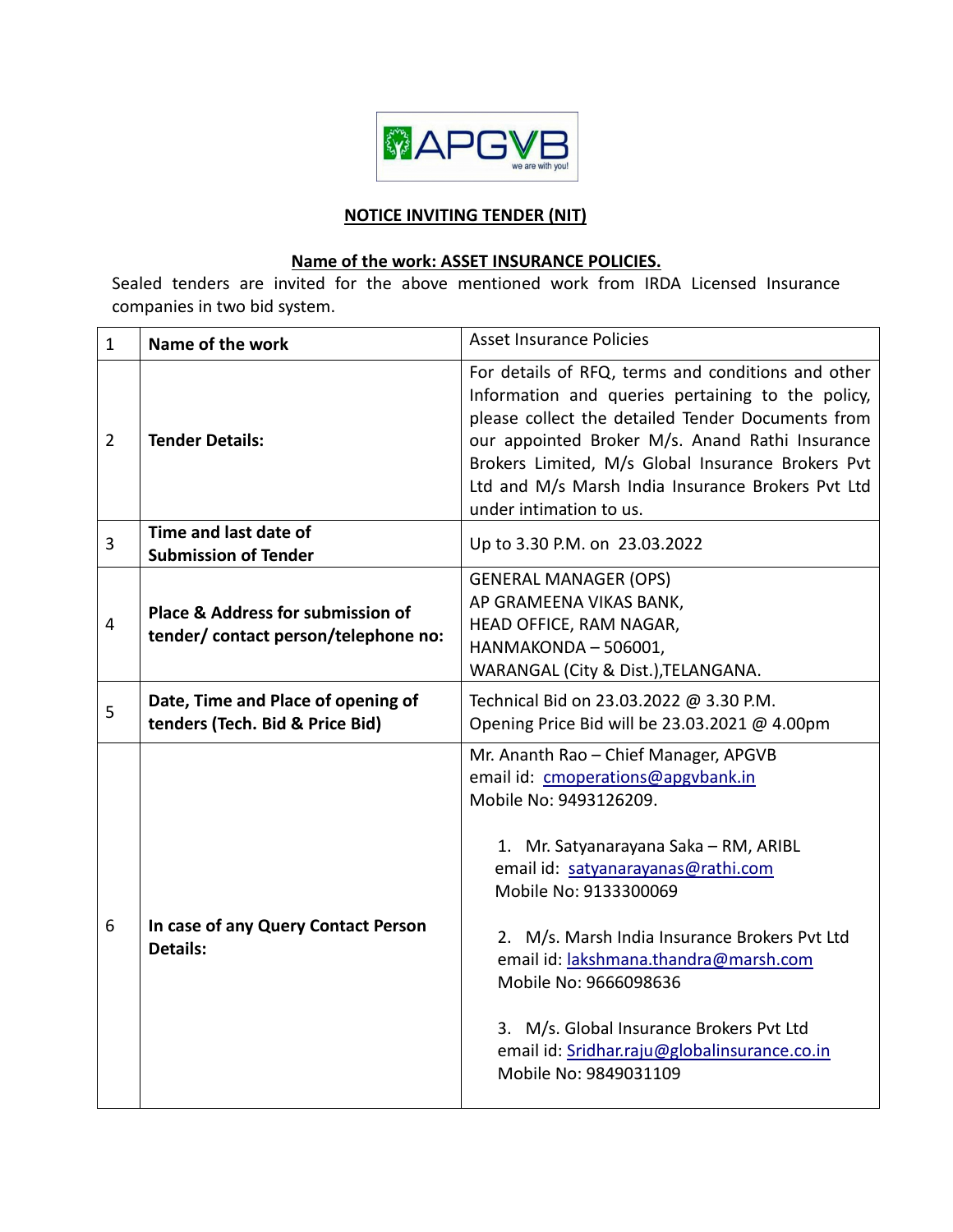|    | Terms of payment of Bills, if any.<br>Specify the minimum value of work for<br>payment of running account bills. | One Single payment                                 |
|----|------------------------------------------------------------------------------------------------------------------|----------------------------------------------------|
| 8  | Validity period of the tender.                                                                                   | 30 Days.                                           |
| 9  | <b>Mode of Payment</b>                                                                                           | Payment will be made through Electronic mode only. |
|    |                                                                                                                  | 1. M/s. Anand Rathi Insurance Brokers Ltd.         |
| 10 | <b>Insurance Broker</b>                                                                                          | 2. M/s. Marsh India Insurance Brokers Pvt Ltd      |
|    |                                                                                                                  | 3. M/s. Global Insurance Brokers Pvt Ltd           |

#### **Tender Procedure for submission:**

Sealed envelopes A & B (as stated below) to be placed in a single cover (sealed) and super scribed as **"Tender for Asset Insurance Policy for APGVB"**. The sealed envelope should be dropped in the tender box placed in the office before the Tender due date and time. Those who send the tender documents by post, have to ensure that the documents reach before the prescribed time & date. The Bank will not take any responsibility under any circumstances for courier/ postal delays.

## **ENVELOPE 'A': (Technical Bid)**

This envelope should contain **Two Annexure** Only (Annexure-I&II) and super scribed as **Technical Bid for Asset Insurance Policy for APGVB.**

## **ENVELOPE 'B': (Financial Bid)**

This envelope should contain only the **Financial Bid** Only (Annexure-III) and super scribed as **Financial Bid for Asset Policy for APGVB.**

#### **Terms and conditions**:

- 1. Technical Bid as per Annexure-I duly signed & stamped by Insurance Company.
- 2. The technical bid will be opened first, the financial bid will be opened only for those bidder who have success fully qualify for the technical bid
- 3. During the tender opening one authorized representative of the bidder may be present.
- 4. The rate/ Financial /technical offer of the bidder should remain valid for 30 days.
- 5. The Technical bid and financial bid shall be opened on the same day.
- 6. Bid which are late/vague/ sent by fax/ sent by email/incomplete/not confirming to the laid down procedure in any respect will be rejected.
- 7. It would be the responsibility of the bidder to ensure that all necessary approvals from their competent authority from Branch/Regional/Head offices are in place while participating in the bidding process and shall be produced if required by the Bank.
- 8. In case of differences arising in the terms and conditions of the tender documents with the firms, the decision of APGVB shall prevail.